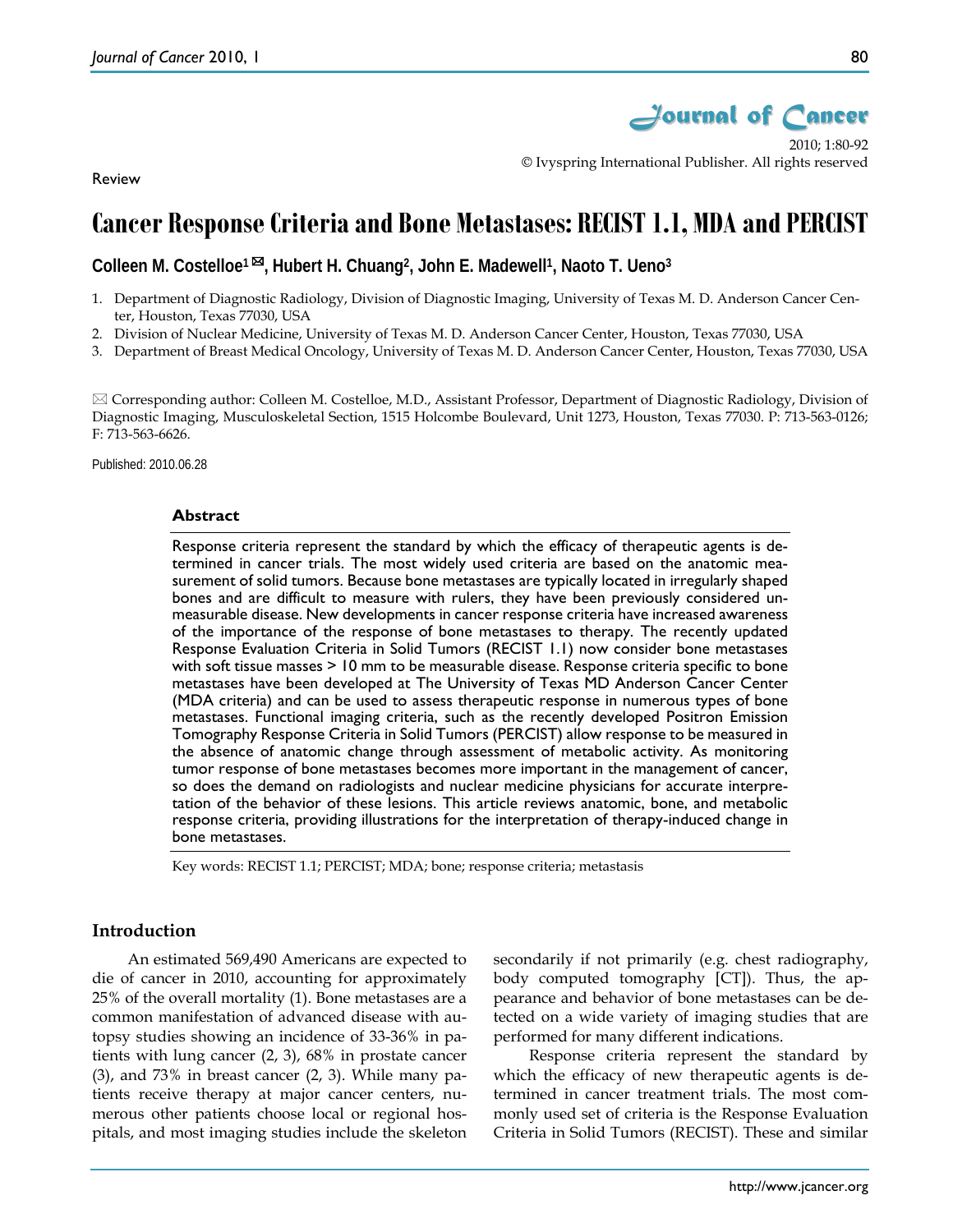anatomic criteria focus predominantly on the physical measurement of solid tumors. Disease that is not easily measurable with a ruler or calipers, such as most bone metastases, is designated as unmeasurable. Cancer patients with no measurable disease (e.g. individuals with bone-only metastases following the resection of a primary tumor) are often ineligible for clinical trials, which may be the only available source of therapy. Therefore, the absence of measurable tumors can significantly affect patient disease management. This article reviews anatomic (RECIST 1.1), bone (MD Anderson [MDA]), and metabolic (Positron Emission Tomography Response Criteria in Solid Tumors [PERCIST]) cancer response criteria, with a focus on the developing role of bone metastases and the interpretation of the treatment response of bone metastases seen on imaging studies.

#### **RECIST 1.1**

Change in tumor size following therapy, also known as objective response (4, 5), is a robust indicator of outcome in the treatment of numerous solid tumors (6-9) and forms the basis for anatomic response criteria. RECIST (10), updated to RECIST 1.1 in 2009 (11), was designed to standardize the assessment of therapeutic response to allow meaningful comparison of drug efficacy among individuals in the same study and across different studies (12, 13). RECIST 1.1 specifies that up to 5 target lesions, representing all affected organ systems but with no more than 2 target lesions per organ, be selected for measurement throughout the course of a therapeutic trial. To be considered as target lesions, at baseline nodules must measure  $\geq 10$  mm on CT (or twice the slice thickness if the interval is  $> 5$  mm), the short axes of lymph nodes must measure  $\geq 15$  mm on CT (recommended slice thickness is  $\leq$  5 mm), palpable masses must be  $\geq$  10 mm as measured with calipers; and lung lesions must be  $\geq$  20 mm, clearly delineated, and surrounded by lung parenchyma on chest radiographs. Lesions may be measured using CT or magnetic resonance imaging (MRI), but CT is preferred in most situations because of the variability of MRI scan parameters. Measurements made using ultrasonography are not acceptable because of operator dependency and lack of objective reproducibility.

According to RECIST 1.1, drug efficacy is primarily determined by the sum of the measurements of the greatest longitudinal dimension of each target lesion. One of the differences between RECIST and RECIST 1.1 is that bone metastases with soft tissue masses measuring  $\geq 10$  mm are now accepted as target lesions. The soft tissue component is to be measured in an identical manner to that used for other

target lesions (Fig. 1). Measurements are to be made in the plane of acquisition (typically axial for CT unless isotropic reconstructions are performed). The largest lesions are preferred if they are clearly and reproducibly measurable (e.g. the largest well-defined lesion is preferred over larger, ill-defined lesions), and no previously irradiated lesion is eligible as a target lesion unless it demonstrates progression after irradiation. Therefore, a careful search of the medical record for previous therapeutic radiation exposure is indicated prior to the selection of a bone metastasis as a target lesion.

RECIST 1.1 states that CT is "the best currently available and reproducible method to measure lesions selected for response assessment" (11). However, MRI has been shown superior to CT in delineating the extent of primary bone tumors (which are similar to target bone lesions because they typically produce large soft tissue masses) and their relationship to adjacent structures (14, 15). The value of the high soft tissue contrast resolution of MRI was shown in a prospective study comparing MRI and CT for the detection of locally recurrent tumors in 49 patients following the resection of musculoskeletal malignancies (16). In the 33 biopsy-proven locally recurrent tumor nodules, MRI demonstrated sensitivity, specificity, and accuracy of 82.5%, 96.3%, and 92.6%, respectively; CT values for sensitivity, specificity, and accuracy were 57.5%, 96.3%, and 85.0%, respectively. MRI scans with and without the use of intravenous gadolinium contrast can be considered for the follow-up of measurable bone lesions. RECIST 1.1 specifies contrast administration for both MRI and CT scans.

The 4 response categories included in RECIST 1.1 are complete response (CR), partial response (PR), progressive disease (PD), and stable disease (SD) (Table 1). CR is defined as the disappearance of all target lesions and reduction of the short axes of target lymph nodes to < 10 mm. Fludeoxyglucose F18 (FDG) positron emission tomography (PET) can be used in place of biopsy to verify CR when a residual mass is thought to represent scarring or fibrosis. The PR category requires a decrease in the sum of the diameters of all target lesions by  $\geq 30\%$ ; the patient's baseline sum of these diameters is the reference standard. PD requires an increase of  $\geq 20\%$  (with at least a 5-mm increase) in the sum of target lesion diameters; again, the patient's smallest recorded sum of these diameters is the reference standard. Additionally, the interval development of a malignant FDG uptake pattern is considered an indicator of PD unless it corresponds to an anatomically stable lesion. The metastasis is to be confirmed on contemporaneous or follow-up CT (Fig. 2). The SD category includes all patients whose dis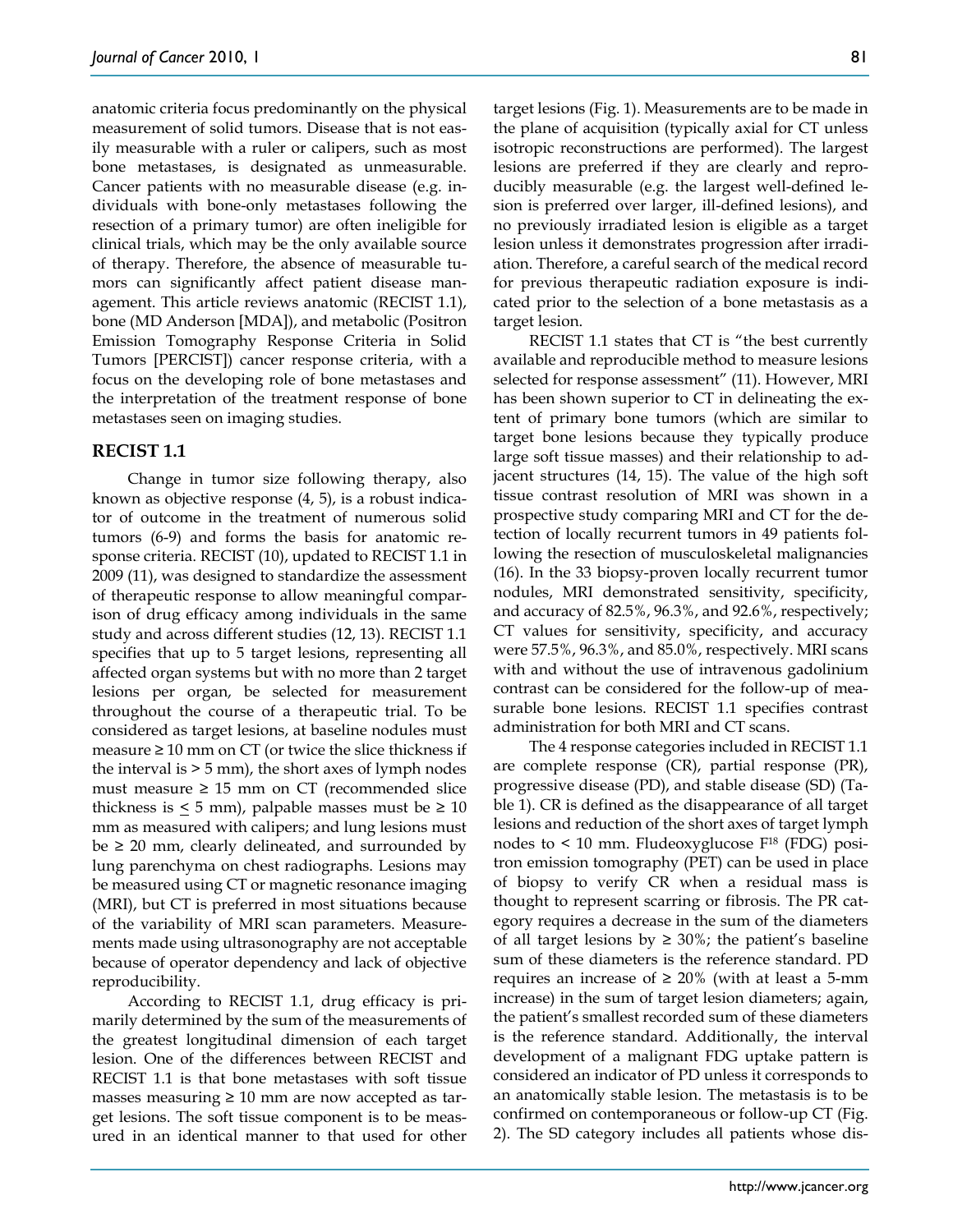ease activity does not meet the requirements of the other 3 categories using the smallest previous sum of lesion diameters as the reference standard.

RECIST 1.1 designates numerous lesions as unmeasurable. These include small tumors (nodules with a short-axis dimension  $\leq 10$  mm), leptomeningeal disease, lymphangitic spread, inflammatory breast disease, pericardial/pleural effusions, palpable abdominal masses/organomegaly not reproducible on imaging studies, lesions surrounded by postradiation scar tissue, and bone metastases without soft tissue masses measuring  $\geq 10$  mm (the large majority of bone metastases). While no focus of unmeasurable

disease can be used as a target lesion, the progression of such tumors can have an effect on the RECIST response assessment under the designation of unequivocal progression of nontarget lesions. In general, progression of nontarget lesions is to be estimated as a 20% increase in the sum of the greatest tumor diameters, which is calculated to be a 73% increase in volume, by the authors of the RECIST criteria (11). Therefore, frank progression of bone metastases on any imaging modality can contribute to the classification of overall patient response through the designation of unequivocal progression (Fig. 3).



**Figure 1.** Measurement of disease progression using the RECIST 1.1 criteria. **(a)** Axial CT of the pelvis and abdomen of a patient with renal cell carcinoma demonstrates a bone metastasis in the left inferior pubic ramus. The soft tissue component is > 10 mm, and **(b)** the short-axis diameter of the left retroperitoneal lymph node metastasis is >15 mm; both are considered measurable according to RECIST 1.1. The sum of the longest diameters is used to assess tumor response. **(c)** The bone metastasis has increased from 25.2 mm to 61.5 mm, and **(d)** the nodal metastasis has increased from 24.2 mm to 32.9 mm. The sum of the 2 lesions at the first time point is 49.4 mm, and the sum at the second time point is 94.4 mm. This increase of 91% exceeds the required > 20% increase that is necessary to qualify for the progressive disease category.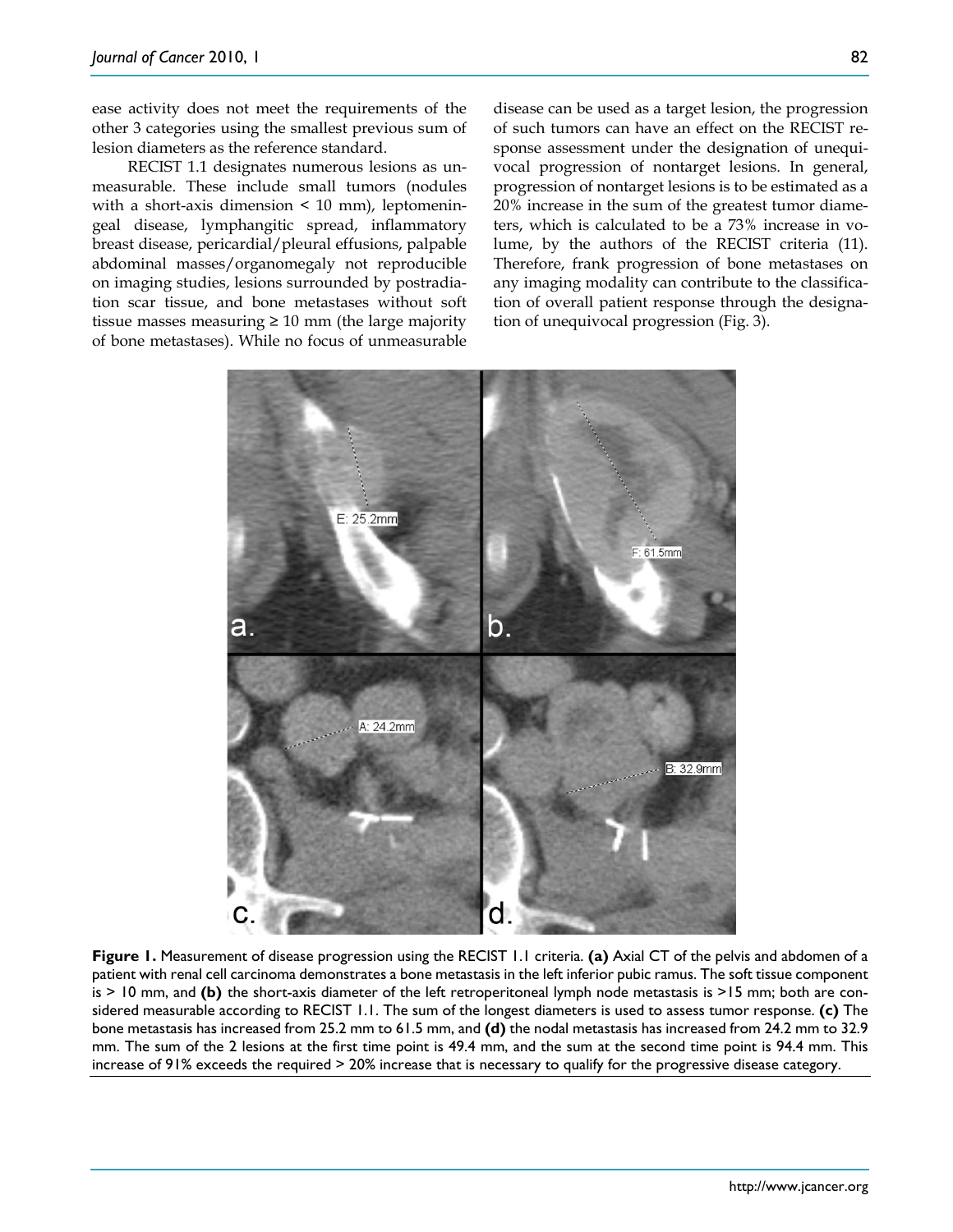### **Table 1** Response Evaluation Criteria in Solid Tumors (RECIST 1.1)\*

| Response category   | Criteria                                                                                                                                                                |  |  |
|---------------------|-------------------------------------------------------------------------------------------------------------------------------------------------------------------------|--|--|
| Complete response   | Disappearance of all target lesions                                                                                                                                     |  |  |
|                     | Reduction in short axis of target lymph nodes to < 10 mm                                                                                                                |  |  |
| Partial response    | Decrease in target lesion diameter sum > 30% <sup>t</sup>                                                                                                               |  |  |
| Progressive disease | Increase in target lesion diameter sum $\geq 20\%$ <sup>‡</sup>                                                                                                         |  |  |
|                     | > 5 mm increase in target lesion diameter sum                                                                                                                           |  |  |
|                     | New, malignant FDG uptake in the absence of other indications of progressive disease or an anatomically stable lesion, and confirmed on contemporaneous or follow-up CT |  |  |
|                     | Unequivocal progression of nontarget lesions                                                                                                                            |  |  |
| Stable disease      | Does not meet other criteria <sup>‡</sup>                                                                                                                               |  |  |

\*Measurements are based on the sum of the unidimensional measurement of the greatest diameter of a maximum 5 lesions.

†Reference standard: baseline sum.

‡Reference standard: smallest recorded sum.

Table modified from Eisenhauer et al. (11).



**Figure 2.** Use of FDG PET/CT according to the RECIST 1.1 criteria. **(a)** CT of the L3 vertebra in a patient with breast cancer reveals no indication of bone metastases. **(b)** Focal FDG uptake indicative of metastatic disease is present on PET/CT. The interval development of an FDG-avid focus, in the absence of any other indication of disease progression, is considered progressive disease under RECIST 1.1 unless it corresponds to a pre-existing, anatomically stable abnormality. RECIST 1.1 specifies that the metastasis is to be confirmed on a follow-up CT.**(c)** A fat-saturated T1-weighted axial MRI image obtained following the administration of intravenous contrast was available and reveals an enhancing lesion in the location of FDG uptake (arrowheads), confirming the presence of the metastasis.



**Figure 3.** Unequivocal progression of unmeasurable disease according to the RECIST 1.1 criteria. **(a)**T1-weighted axial MRI of a patient with renal cell carcinoma demonstrates a small metastasis in the marrow cavity of the distal phalanx of the left great toe (arrow). Bone disease without a soft tissue mass  $\geq 10$  mm is considered unmeasurable disease under RECIST 1.1. **(b)** Eight months later, the metastasis has markedly enlarged, representing unequivocal progression of unmeasurable disease. **(c)** A frontal radiograph of the foot demonstrates complete cortical lysis of the distal phalanx. The toenail is evident (arrowhead). Periarticular osteopenia is likely secondary to disuse.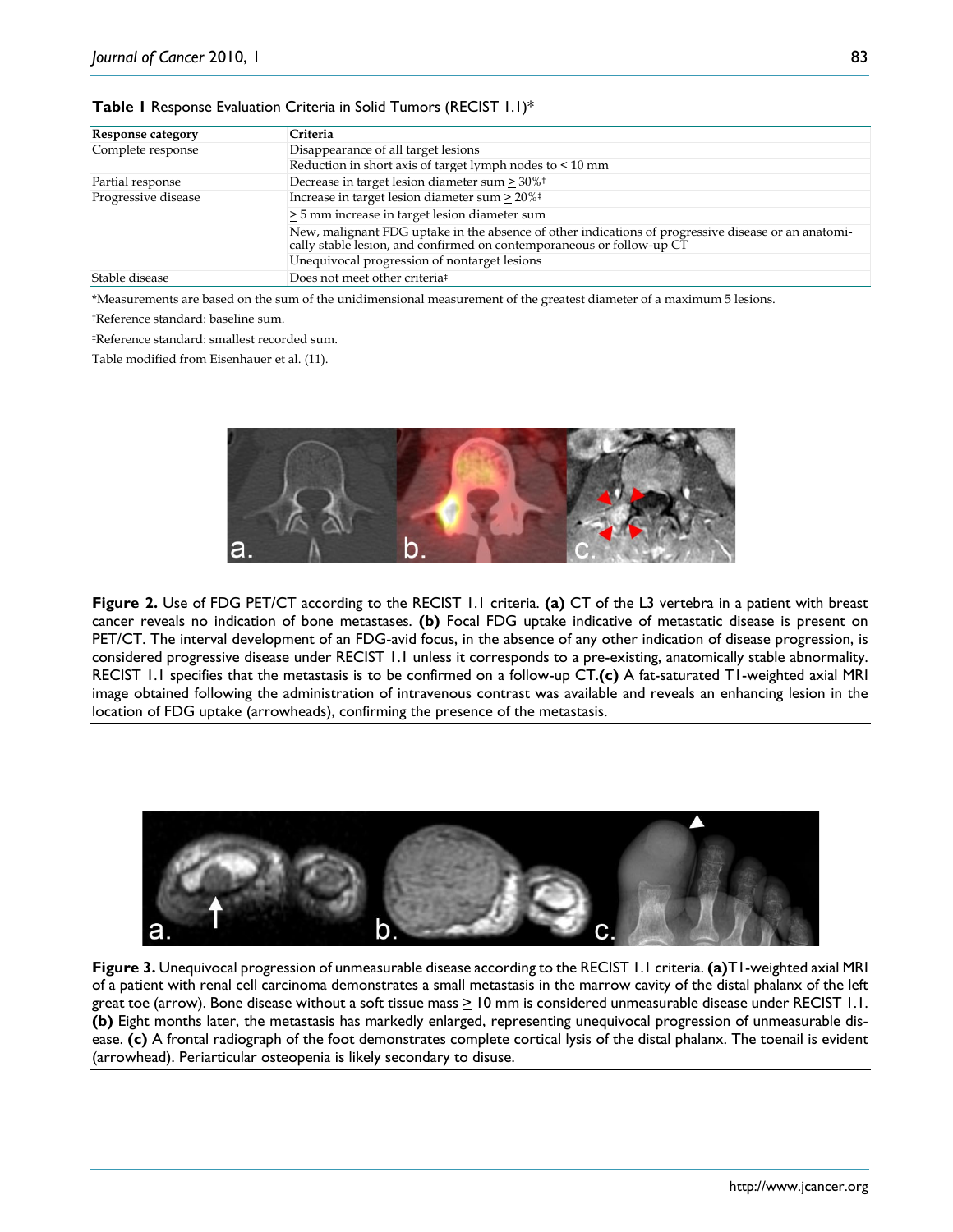## **MDA Criteria**

The field of oncology has seen several generations of cancer response criteria. The International Union Against Cancer (UICC) (17) and the World Health Organization (WHO) (4) published criteria in 1977 and 1979, respectively. While at the time representing the most sophisticated attempts to standardize the evaluation of tumor response, these criteria were published before the widespread availability of CT. Both sets of criteria, which have been largely supplanted by RECIST and RECIST 1.1, consider bone metastases to be measurable disease. Additionally, the WHO criteria include radiograph-based guidelines for the interpretation of bone metastases; however,

these guidelines were not adopted by RECIST or RECIST 1.1. The resultant void regarding the evaluation of bone metastases led to the development of bone-specific response criteria at The University of Texas MD Anderson Cancer Center in 2004 (18). The MDA criteria updated the UICC and WHO bone response criteria by expanding radiographic assessment and incorporating both CT and MRI.

The MDA criteria divide response into 4 standard categories (CR, PR, PD, and SD) and include quantitative and qualitative assessments of the behavior of bone metastases (Table 2). PR is defined as a decrease of  $≥ 50\%$  in the sum of the perpendicular measurements of any lesion and PD as an increase of  $≥ 25%$  in this sum.

| Response category   | Criteria                                                                                                                                                                           |
|---------------------|------------------------------------------------------------------------------------------------------------------------------------------------------------------------------------|
| Complete response   | Complete sclerotic fill-in of lytic lesions on XR or CT                                                                                                                            |
|                     | Normalization of bone density on XR or CT                                                                                                                                          |
|                     | Normalization of signal intensity on MRI                                                                                                                                           |
|                     | Normalization of tracer uptake on SS                                                                                                                                               |
| Partial response    | Development of a sclerotic rim or partial sclerotic fill-in of lytic lesions on XR or CT.                                                                                          |
|                     | Osteoblastic flare - Interval visualization of lesions with sclerotic rims or new sclerotic lesions in the setting of<br>other signs of PR and absence of progressive bony disease |
|                     | $\geq 50\%$ decrease in measurable lesions on XR, CT, or MRI                                                                                                                       |
|                     | $\geq$ 50% subjective decrease in the size of ill-defined lesions on XR, CT, or MRI                                                                                                |
|                     | $\geq 50\%$ subjective decrease in tracer uptake on SS                                                                                                                             |
| Progressive disease | > 25% increase in size of measurable lesions on XR, CT, or MRI                                                                                                                     |
|                     | > 25% subjective increase in the size of ill-defined lesions on XR, CT, or MRI                                                                                                     |
|                     | > 25% subjective increase in tracer uptake on SS                                                                                                                                   |
|                     | New bone metastases                                                                                                                                                                |
| Stable disease      | No change                                                                                                                                                                          |
|                     | < 25% increase or < 50% decrease in size of measurable lesions                                                                                                                     |
|                     | < 25% subjective increase or < 50% subjective decrease in size of ill-defined lesions                                                                                              |
|                     | No new bone metastases                                                                                                                                                             |

**Table 2** MD Anderson (MDA) criteria\*

\*Measurements are based on the sum of a perpendicular, bidimensional measurement of the greatest diameters of each individual lesion. Abbreviations: XR, radiography; CT, computed tomography; SS, skeletal scintigraphy; MRI, magnetic resonance imaging. Table modified from Hamaoka et al. (18).

According to the MDA criteria, CR is defined as complete sclerotic fill-in of lytic lesions on radiographs or CT, the restoration of normal bone density on radiography or CT, the disappearance of abnormal tracer uptake on skeletal scintigraphy (SS), and the normalization of signal intensity on MRI (Fig. 4). The PR category includes the development of a sclerotic rim (Fig. 5) or partial (rather than complete) sclerotic fill-in of lytic metastases on radiography or  $CT \ge 50\%$ decrease in the sum of the perpendicular measurements of measurable lesions on radiography, CT, or MRI (Fig. 6);  $\geq 50\%$  subjective decrease in the sum of the perpendicular measurements of unmeasurable (ill-defined) lytic or blastic lesions on radiography, CT, or MRI that cannot be accounted for by changes in obliquity or slice placement; and  $\geq$  50% subjective

decrease in tracer uptake on SS (Fig. 7). A caveat to the PR designation involves the osteoblastic flare phenomenon. Interval visualization of sclerotic lesions or lytic lesions with sclerotic rims, in the setting of other signs of PR, does not indicate disease progression but the healing of previously inconspicuous lesions (19). Osteoblastic flare cannot be diagnosed if any preexisting lesions show signs of progression (e.g. enlargement of lytic lesions, development of new lytic lesions) (Fig. 8). PD is defined as > 25% increase in the sum of the perpendicular measurements of any measurable lesion on radiography, CT, or MRI;  $\geq 25\%$ subjective increase in the size of unmeasurable (ill-defined) lytic or blastic lesions on XR, CT or MRI that cannot be accounted for by obliquity or slice placement;  $\geq$  25% subjective increase in tracer uptake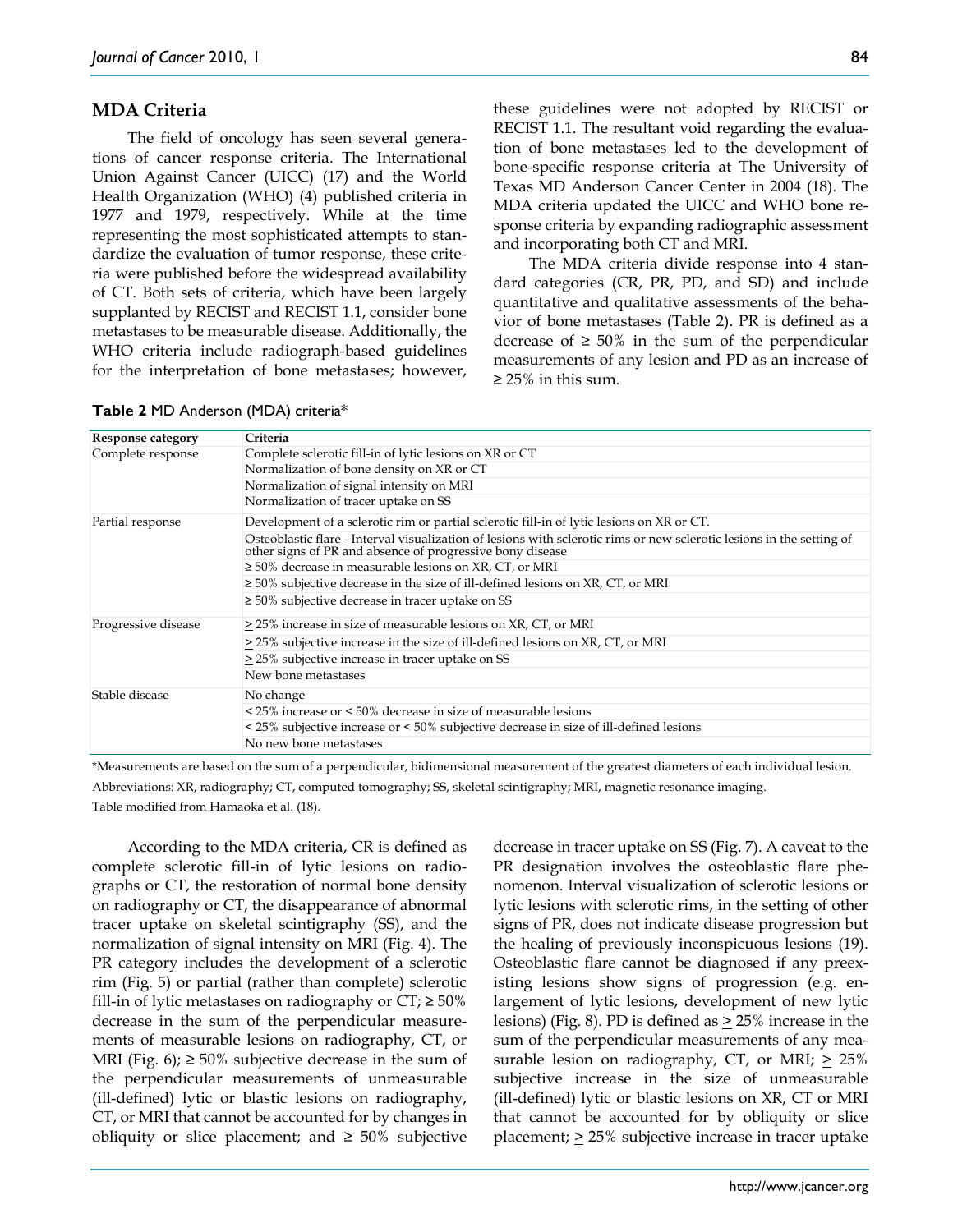on SS; or the development of new metastases. An increase in tracer uptake on SS may need correlation with other imaging studies to exclude the scintigraphic flare phenomenon, which is typically seen

within the first 3 months after therapy. Scintigraphic flare occurs when heal-

**Figure 4.** Complete response on MRI using the MDA criteria. **(a)** T1-weighted sagittal MRI of the thoracic spine of a patient with breast cancer demonstrates a lesion in the T11 vertebral body with abnormally low T1 signal intensity. **(b)** Eight years later, the lesion has been replaced by normal fat signal (arrow). The upper thoracic spine is slightly tilted in position on the follow-up examination. The response is complete according to the MDA criteria.

ing sclerosis results in more tracer uptake than was caused by the untreated lesion (Fig. 9) (20-24). SD is defined as < 25% increase or < 50% decrease in size or no change in measurable lesions and no new lesions.





**Figure 5.** Partial response on radiographs according to the MDA criteria. **(a)** A lytic metastasis is seen in the C7 vertebral body on CT in a patient with breast cancer. **(b)** Fused PET/CT image from the same examination demonstrates FDG uptake representing active tumor. **(c)** Five weeks later, the lesion developed a sclerotic rim that resulted in a reduction in the size of the lytic area. **(d)** Fused PET/CT image from the same examination as **(c)** shows resolution of FDG activity, confirming the positive anatomic response.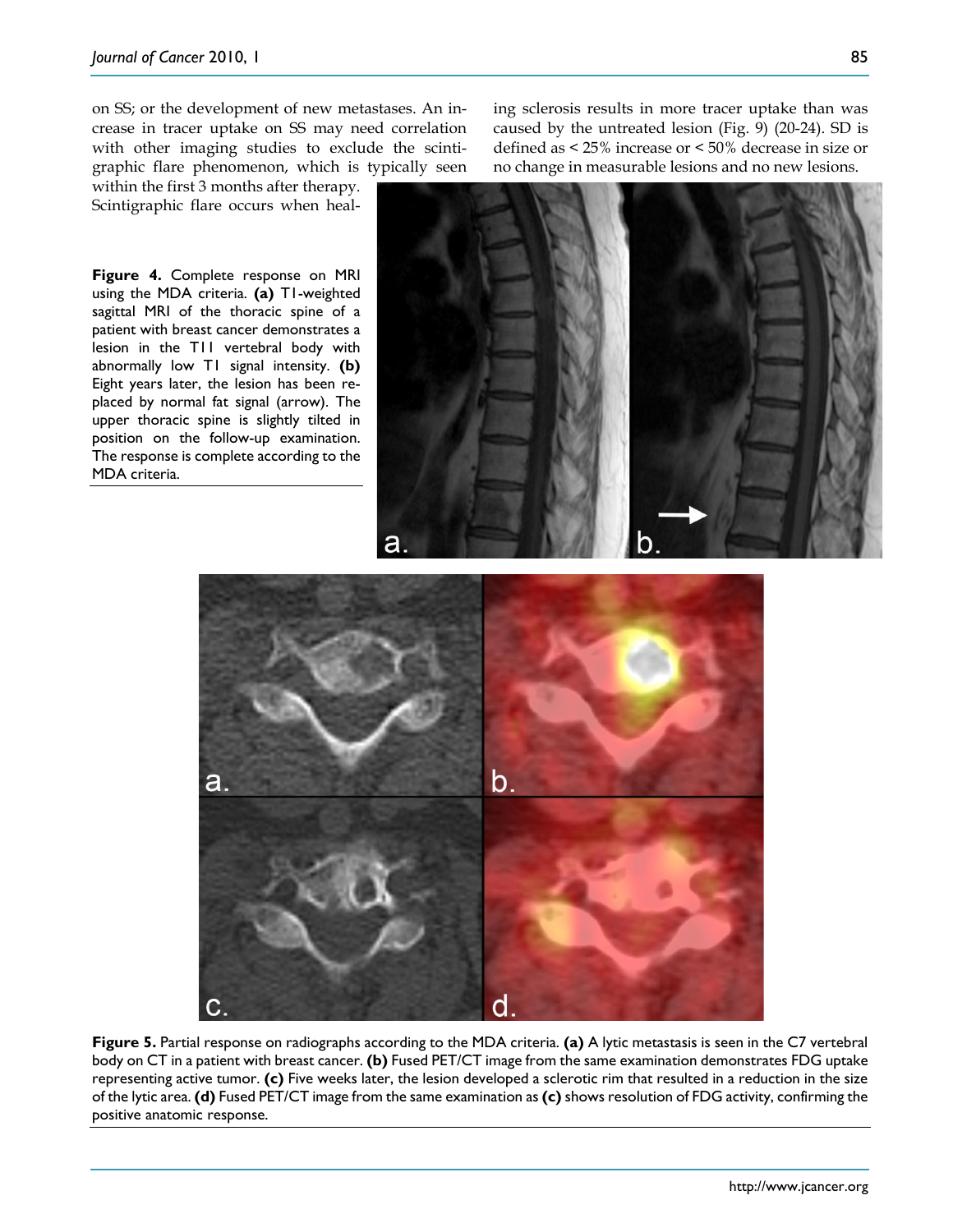**Figure 6**. Quantitative measurement of PR using the MDA criteria. **(a)** T1-weighted sagittal MRI of the thoracic spine of a patient with multiple myeloma demonstrates a lesion with abnormally low T1 signal intensity in the T5 vertebral body. **(b)** Seven months later, fat reconstitution occurred around the periphery of the lesion, resulting in a decrease in the size of the metastasis. The sum of the perpendicular dimensions of the lesion has decreased from 27.6 mm to 12.8 mm (a 52% reduction in size), qualifying as partial response according to the MDA criteria  $($ 50% reduction required). The metastasis to the severely compressed T6 vertebral body is an example of a lesion that remains unmeasurable with anatomic response criteria.

**Figure 7.** Differentiation of PR from CR using the MDA criteria. **(a)** CT of the T6 vertebra in a patient with breast cancer demonstrates a mixed lytic/blastic metastasis in the anterior aspect of the vertebral body. **(b)** The lesion shows complete sclerotic fill-in 3 months later. In isolation, this response qualifies as complete response even though progressive sclerosis may be seen on subsequent examinations. **(c, d)** However, companion Tc 99m methylene diphosphonate (MDP) bone scans show improvement but not complete resolution of MDP uptake. The patient's response is therefore considered partial.



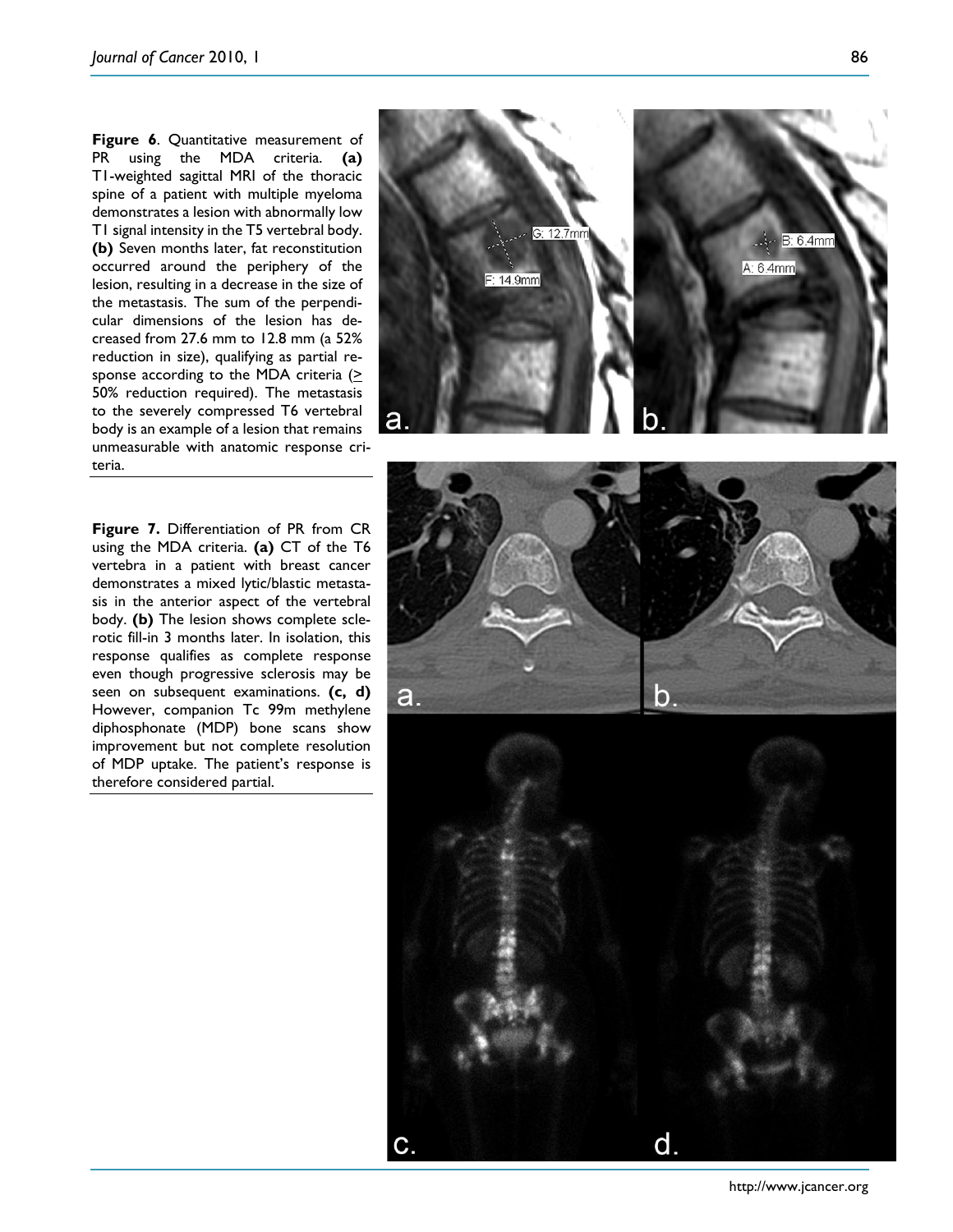**Figure 8**. Osteoblastic flare. **(a)** The CT portion of an FDG PET/CT of the pelvis of a patient with breast cancer shows scattered lytic and blastic metastases in the bony pelvis. **(b)** Fused PET/CT shows significant tracer uptake in the right iliac bone and right sacral ala, indicative of metabolically active disease. **(c)** Nine months later, the iliac lesion demonstrates sclerosis (arrow), and 2 round scle-

rotic lesions are now seen in the right sacral ala (arrowheads). In isolation, these findings might be representative of disease progression, but lytic lesions in other locations (not shown) demonstrated sclerotic fill-in, raising the possibility of an osteoblastic flare rather than progressive disease. **(d)** Fused image from the same examination shows marked decrease in metabolic activity, confirming positive response to therapy and osteoblastic flare on the CT portion of the examination.





**Figure 9**. Scintigraphic flare. **(a)** Numerous bone metastases show tracer uptake on a Tc 99m MDP bone scan in a patient with breast cancer. **(b)** Companion CT examination demonstrates a lytic metastasis in the L1 vertebral body. **(c)** Six months later, the lesions demonstrate increased tracer uptake. **(d)** Companion CT shows sclerotic fill-in of the lytic lesion, which can occur with disease progression or healing. **(e, f)** Fat-saturated T1-weighted sagittal MRI examinations of the lumbar spine obtained **(e)** 1 month and **(f)** 2 months after the bone scans show a decrease in the size and/or enhancement of the metastases, indicating a positive response to therapy. Incidental note is made of interval insufficiency fracture of the superior endplate of L4 on **(f)**. The increased MDP uptake on the bone scan **(b)** was the result of healing sclerosis and representative of a scintigraphic flare in a patient undergoing partial response rather than progressive disease.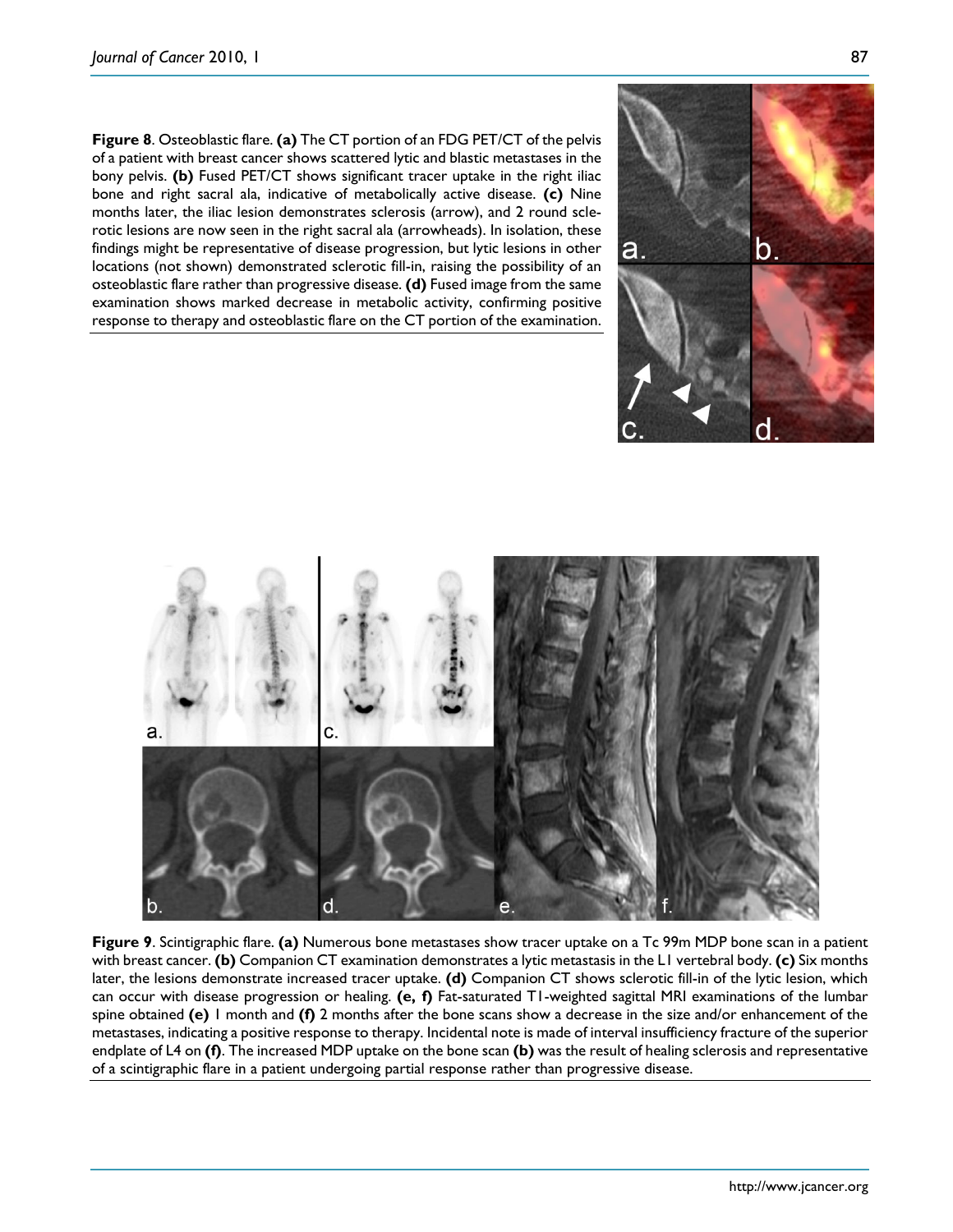In a study comparing the MDA, UICC, and WHO criteria in 41 breast cancer patients with bone-only metastases, the MDA criteria were shown to better differentiate responders to chemotherapy from nonresponders and were the only set of criteria to correspond to progression-free survival (25). According to the MDA criteria, time to disease progression was 5.5 months for nonresponders and 23.3 months for responders  $(P = 0.025)$ , compared with 10.4 months and 12.4 months, respectively, according to the WHO criteria ( $P = 0.55$ ). The MDA criteria identified nonresponders earlier and better correlated with clinical response in the first 2-6 months of therapy than did the WHO criteria. Early signs of disease progression are valuable, allowing the halting of ineffective therapy in a timely fashion and the possible substitution of effective therapy. In addition to their utility for guiding treatment decisions, the MDA bone response criteria closely reflect the behavior of bone metastases on radiography and CT and can be used as guidelines for the interpretation of these studies whether or not a patient is enrolled in a therapeutic trial. The MDA criteria can be considered for use in conjunction with other cancer response criteria or in patients with bone-only metastases and no measurable disease.

## **PERCIST**

PET has the potential to revolutionize the definition of measurable tumors because it introduces imaging criteria based on function. The regular, well-defined tumor margins that are necessary for reproducible anatomic measurements are of lesser importance in functional imaging. FDG is a radiolabeled form of glucose that cannot be metabolized and therefore accumulates in cells, which take up the molecules as if they were normal glucose. Through this accumulation, FDG activity acts as a surrogate for glucose metabolism (26). Since many malignancies are highly metabolic and accumulate FDG, it is the most commonly used PET agent for oncologic indications. The following review of the PERCIST criteria includes many of the concepts discussed in the source article (27).

Evaluation of tumor response with FDG PET has several advantages over anatomically based criteria. Some chemotherapeutic agents are cytostatic rather than cytocidal and therefore do not result in a profound change in tumor size despite their effectiveness (28-30), and some malignancies, such as gastrointestinal stromal tumors, do not demonstrate PR through a large decrease in size (31). By reflecting change in tumor metabolism, FDG PET scanning can provide a method by which tumor response can be measured in

the absence of marked anatomic change (32). A decrease in FDG uptake has been shown to indicate treatment response and/or improved survival times in patients with solid tumors such as breast cancer (33, 34), esophageal cancer (35-37), lung cancer (38, 39), osteosarcoma (40, 41), and others (42). FDG PET has also been shown to provide more rapid response data than anatomic measurements (43-45). FDG PET/CT has also been used to successfully modify disease management (46) by preventing futile thoracotomies in patients with lung cancer (47) and stratifying patients with colorectal cancer into surgical versus palliative groups (48).

Uniformity of measurement and reproducibility of results are of paramount importance in cancer response criteria so that data from one study can be meaningfully compared to data from other studies. Many acceptable scan acquisition parameters are in clinical use, and several previous attempts have been made to standardize PET for cancer trials through guidelines such as those published by the European Organization for Research and Treatment of Cancer (EORTC) (49), the Netherlands Society of Nuclear Medicine (50), and the National Cancer Institute (51). PERCIST, published in the *Journal of Nuclear Medicine* (27), represents the most recent effort to create standardized criteria that accurately reflect response in the largest number of malignancies. The PERCIST criteria utilize the concept of tumor response as a continuous variable. Because tumor response is inherently continuous, discrete categorization (e.g. CR, PR, PD, and SD) may result in the loss of important information (27, 28, 52). Therefore, PERCIST specifies that the percentage of change in metabolic activity from baseline and the number of weeks from the initiation of therapy be recorded to provide a continuous plot of tumor activity.

The primary determinant of response using PERCIST is the standardized uptake value (SUV), a semiquantitative measure of activity that is most commonly calculated by dividing the measured tumor activity by injected dose/body weight (53). Among the many variants of SUV (e.g. maximum SUV, mean SUV), SUV corrected for lean body mass (SUL) was selected for use with PERCIST because SUL has been shown to be less susceptible to variations in patient body weight than the other SUV metrics (54, 55). PERCIST specifies that the SUL peak is to be obtained on the single most active lesion on each scan. SUL peak is the average of the activity within a spherical region of interest measuring 1.2 cm in diameter (for a volume of 1 cm<sup>3</sup>) centered at the most active portion of the tumor. The SUL peak may be located in a different lesion on a follow-up scan be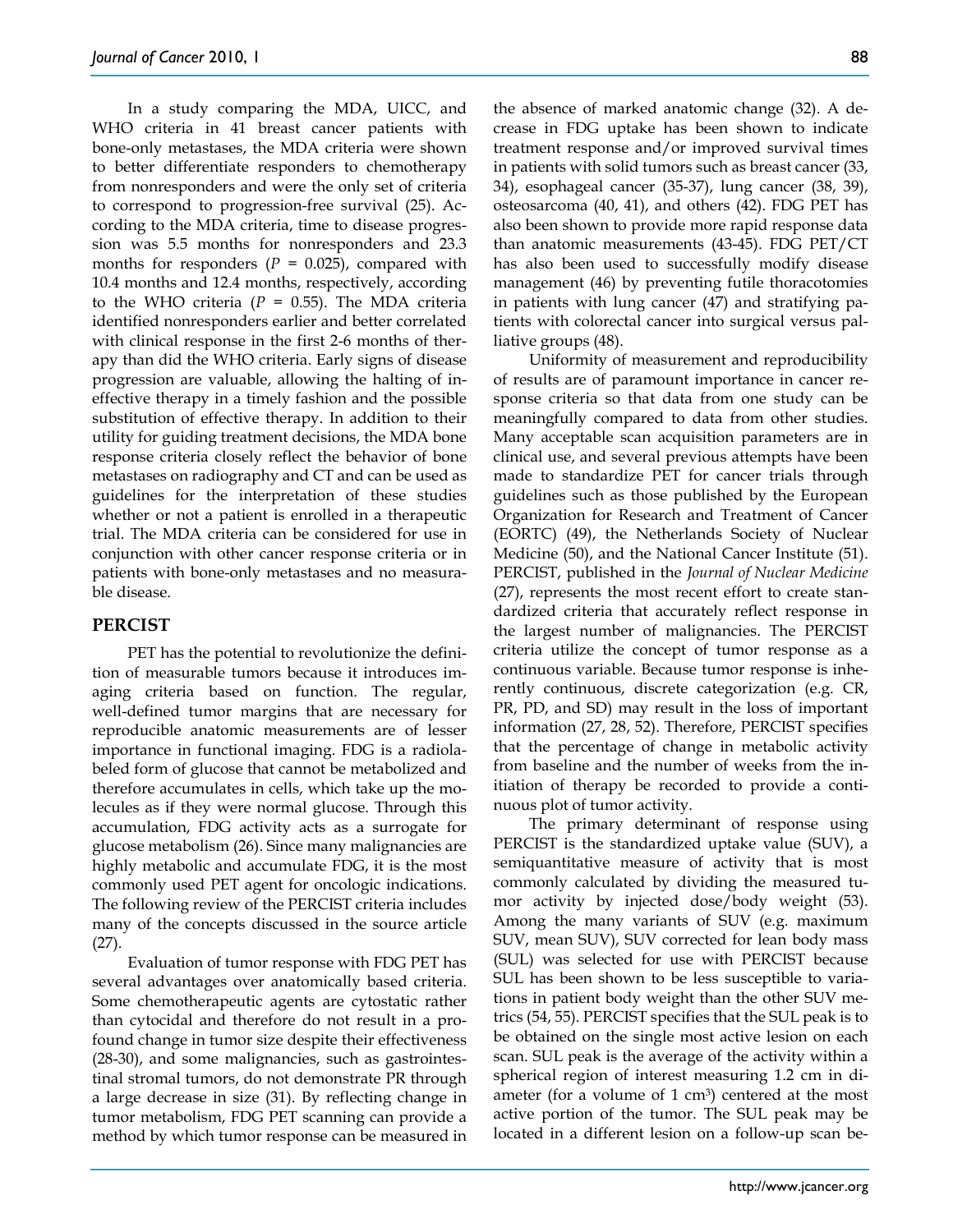cause the current most avid lesion is to be measured. Using a concept similar to RECIST, it is also recommended that a sum of the activity of up to 5 target lesions (no more than 2 per organ) be measured as a secondary determinant of response. Future studies will show which of the 2 methods of response determination most accurately reflects treatment outcome.

An alternative metric that can be used to determine FDG avidity according to the PERCIST criteria is total lesion glycolysis (TLG). This is a measure of the FDG uptake of the entire tumor above a pre-set threshold and is calculated by multiplying the mean SUV by total tumor volume (mL) (27, 56) TLG has been tested in several malignancies and has produced mixed results in comparison to SUV metrics, showing a weaker correlation with response in bone metastases in breast cancer patients (57) and in sarcomas(41, 58) but equal or better in esophageal, lung, gastric and rectal cancer (59) (60, 61). PERCIST suggests that SUL peak and TLG can be measured simultaneously in order to further evaluate the efficacy of TLG. For further specifics regarding PET scanning, such as information regarding patient preparation and scan acquisition, please see the PERCIST source article by Wahl et al. (55).

PERCIST defines 4 response categories (Table 3) in addition to plotting tumor response in weeks from the initiation of therapy. Complete metabolic response is defined as the disappearance of metabolic tumor activity in target and nontarget lesions. Residual FDG uptake can be seen despite effective therapy, possibly due to macrophage activity (62), and therefore PERCIST define complete metabolic response as a decrease in tumor SUL to the level of surrounding

normal tissue. Partial metabolic response is defined by a decline of > 30% in SUL peak with at least a 0.8-unit decline (Fig. 10). Progressive metabolic disease includes an increase of > 30% in SUL peak with at least a 0.8-unit increase, a visible increase in the extent of FDG uptake (increase in the color field representing FDG uptake), or the development of new lesions. In the absence of clear evidence of disease progression on the fused CT image, new FDG-avid foci are to be verified on a follow-up scan 1 month after discovery. Stable metabolic disease is the absence of change or mild changes that do not meet the minimum qualifications of the other categories. Anatomic change in tumor size remains an important factor under PERCIST and is to be measured according to RECIST 1.1. If lesions increase or decrease in size without a corresponding change in metabolic activity, disease progression or response is to be verified on a follow-up scan.

When evaluating the potential role of functional imaging modalities such as PET, the RECIST working group decided that there was "not sufficient standardization or evidence to abandon anatomical assessment of tumor burden" (11). Considering the numerous areas of potential variability that must be overcome in the acquisition and interpretation of PET/CT scans, this hesitation is understandable. Nevertheless, if the attempt at standardization represented by PERCIST is successful, FDG PET/CT may be considered as an alternative source of disease measurement in future revisions of the RECIST criteria. Functional imaging criteria can also be considered for use in conjunction with anatomic criteria such as RECIST or MDA (Table 4).

| Response category             | Criteria                                                                                                                       |  |
|-------------------------------|--------------------------------------------------------------------------------------------------------------------------------|--|
| Complete metabolic response   | Normalization of all lesions (target and nontarget) to SUL less than mean liver SUL and equal to normal surrounding tissue SUL |  |
|                               | Verification with follow-up study in 1 month if anatomic criteria indicate disease progres-<br>sion                            |  |
| Partial metabolic response    | > 30% decrease in SUL peak; minimum 0.8 unit decrease*                                                                         |  |
|                               | Verification with follow-up study if anatomic criteria indicate disease progression                                            |  |
| Progressive metabolic disease | > 30% increase in SUL peak; minimum 0.8 unit increase in SUL peak*                                                             |  |
|                               | >75% increase in TLG of the 5 most active lesions                                                                              |  |
|                               | Visible increase in extent of FDG uptake                                                                                       |  |
|                               | New lesions                                                                                                                    |  |
|                               | Verification with follow-up study if anatomic criteria indicate complete or partial response                                   |  |
| Stable metabolic disease      | Does not meet other criteria                                                                                                   |  |

**Table 3** Positron Emission Tomography Response Criteria in Solid Tumors (PERCIST)

\* Primary outcome determination is measured on the single most active lesion on each scan (not necessarily the same lesion). Secondary outcome determination is the summed activity of up to 5 most intense lesions (no more than 2 lesions per organ).

Abbreviations: SUL, standardized uptake value using lean body mass; TLG, total lesion glycolysis.

Table modified from Wahl et al. (27).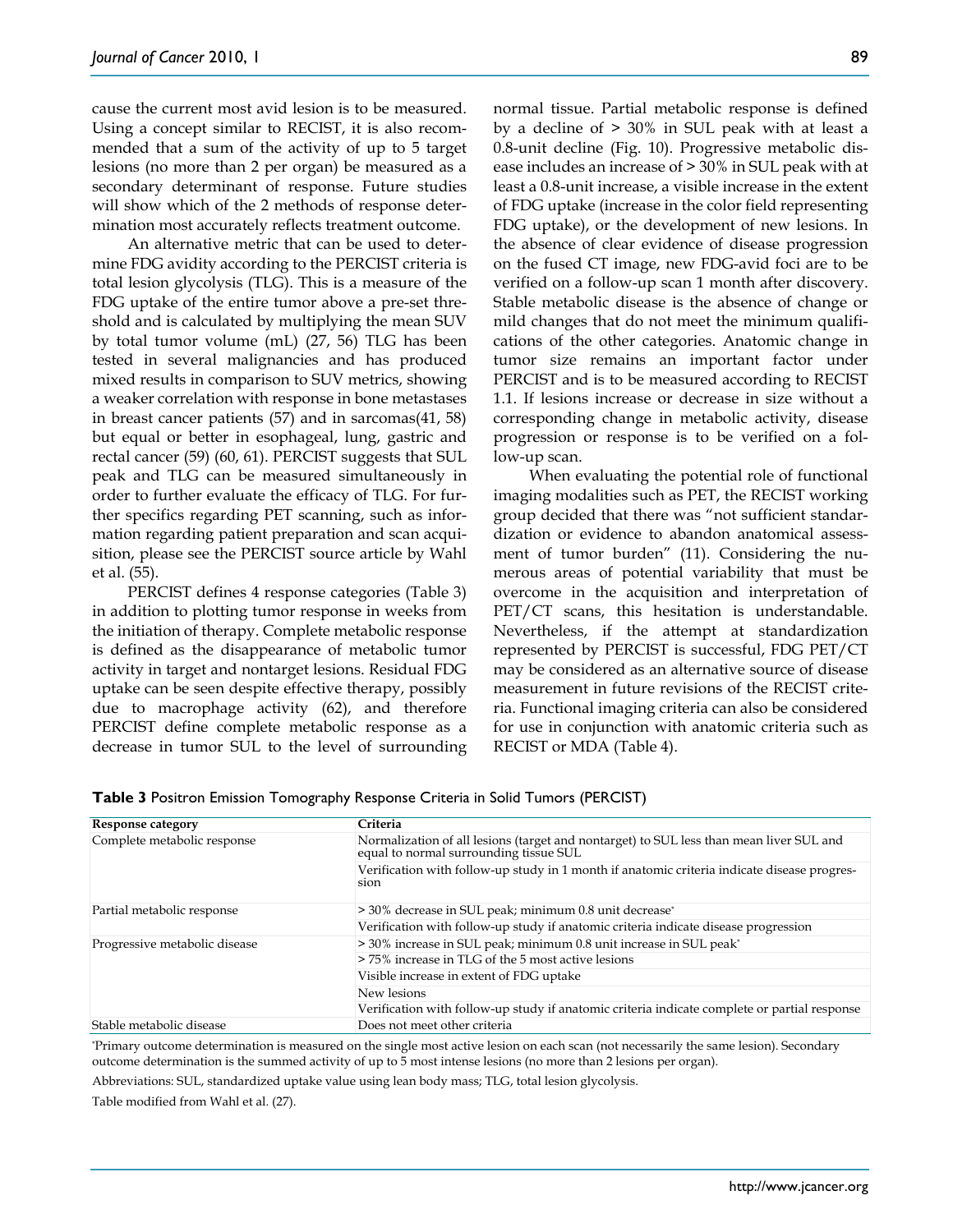|                        | <b>RECIST</b>                                                                                                 | <b>MDA</b> criteria                                                                                       | <b>PERCIST</b>                                                                   |
|------------------------|---------------------------------------------------------------------------------------------------------------|-----------------------------------------------------------------------------------------------------------|----------------------------------------------------------------------------------|
| <b>Characteristics</b> | Anatomic response criteria for soft tissue<br>metastases                                                      | Anatomic response criteria for bone me-<br>tastases                                                       | Functional response criteria re-<br>flecting tumor metabolism                    |
| Advantages             | Common use allows direct comparison of<br>the results of different studies                                    | - Allows the response of the majority of<br>bone metastases to be factored into the-<br>rapeutic response | Allows response determination<br>regardless of the location of the<br>metastasis |
|                        |                                                                                                               | - Provides response criteria for patients<br>with bone-only disease                                       |                                                                                  |
| Disadvantages          | - Limited to "measurable" soft tissue metas-<br>tases or unequivocal progression of unmea-<br>surable disease | Limited to bone metastases                                                                                | Limited to FDG avid metastases                                                   |

**Table 4.** Comparison of RECIST, MDA and PERCIST

All criteria are subject to minimum lesion size limitations and PERCIST is also subject to minimum FDG uptake limitations.



**Figure 10**. Metabolic response according to the PERCIST criteria in the absence of anatomic response. **(a)** The CT portion of an FDG PET/CT scan in a patient with lung cancer demonstrates a lytic metastasis in the left femoral head. **(b)** The CT from a PET/CT scan 2 months later demonstrates no anatomic change. **(c, d)** The standardized uptake value corrected for lean body mass (SUL) peak (average SUL in a 1-cm<sup>3</sup> region of interest centered at the most active part of each tumor) changes from **(c)** 19.8 to **(d)** 12.9, representing a 35% decrease that satisfies the minimal requirements for partial response (> 30%) according to PERCIST. Assessment of tumor metabolism allowed therapeutic response to be measured in the absence of any other indication of change.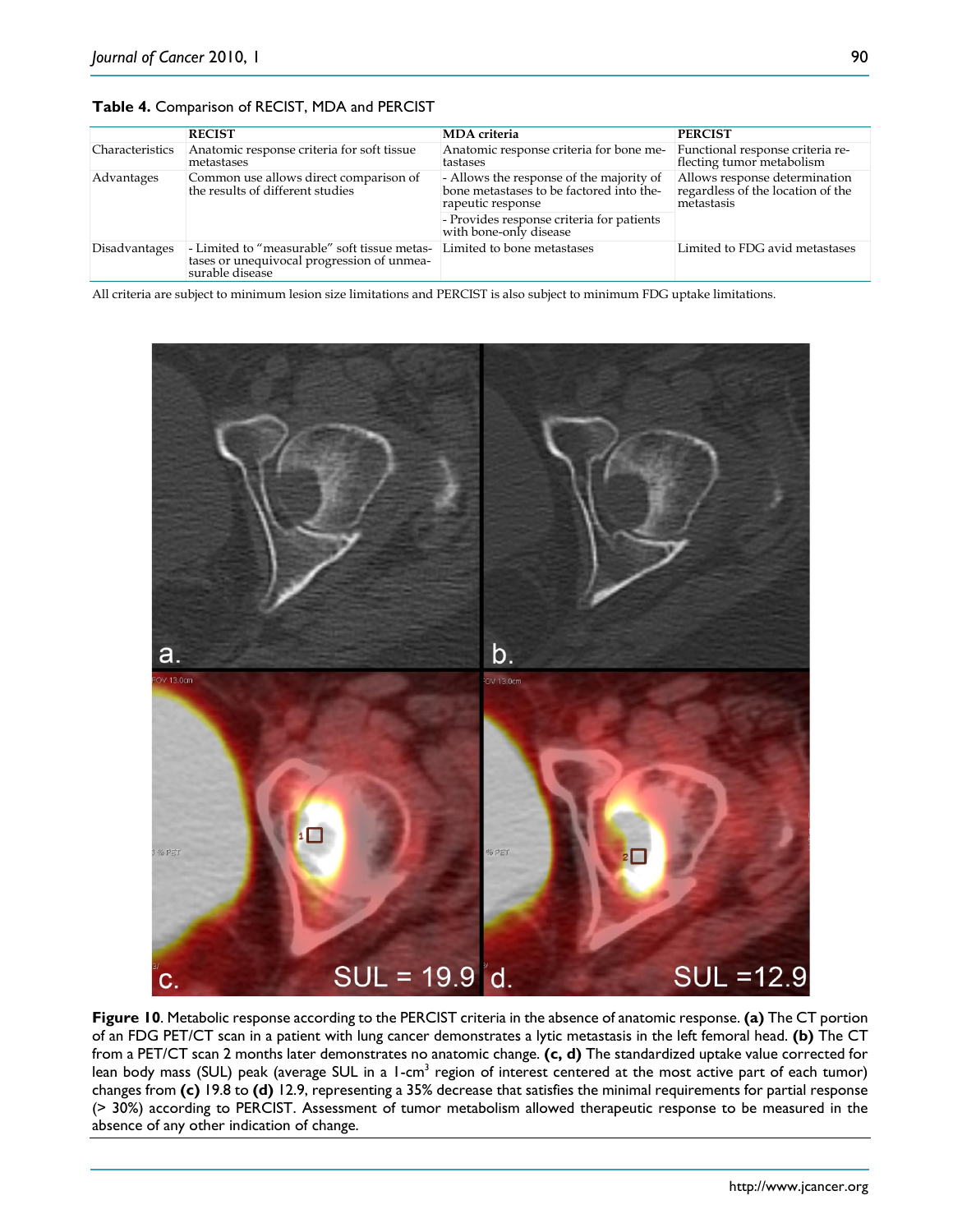## **Conclusion**

The MDA criteria can allow more bone lesions to be considered measurable disease than does the RECIST 1.1 system by allowing physical measurement of well-defined bone lesions regardless of soft tissue extension, by allowing regimented subjective assessment of ill-defined lesions, and by taking into account characteristic behaviors such as the development of healing sclerosis. Metabolic imaging criteria can allow bone metastases to be measured in the absence of anatomic change by assessing tumor metabolism. Response criteria are of crucial importance to the care of many cancer patients, and the tumor response assessment of bone metastases is assuming a greater role in therapeutic management. Knowledge of the fundamental concepts of tumor response criteria (anatomic, bone, and functional) and the appearance of bone metastases as they respond to treatment or progress can aid in the interpretation of studies in a manner that will render them of optimal value to the patient and clinician.

#### **Conflict of Interest**

The authors have declared that no conflict of interest exists.

#### **References**

- 1. [Internet] American Cancer Society. Cancer Facts & Figures 2010. http://www.cancer.org/downloads/STT/Cancer\_Facts\_ and\_Figures\_2010.pdf.
- 2. Abrams HL, Spiro R, Goldstein N. Metastases in carcinoma; analysis of 1000 autopsied cases. Cancer 1950; 3:74-85.
- 3. Coleman RE. Clinical features of metastatic bone disease and risk of skeletal morbidity. Clin Cancer Res 2006; 12:6243s-6249s.
- 4. WHO. WHO handbook for reporting results of cancer treatment. Geneva (Switzerland): World Health Organization Offset Publication. 1979.
- 5. Miller AB, Hoogstraten B, Staquet M, Winkler A. Reporting results of cancer treatment. Cancer 1981; 47:207-214.
- 6. Buyse M, Thirion P, Carlson RW, Burzykowski T, Molenberghs G, Piedbois P. Relation between tumour response to first-line chemotherapy and survival in advanced colorectal cancer: a meta-analysis. Meta-Analysis Group in Cancer. Lancet 2000; 356:373-378.
- 7. El-Maraghi RH, Eisenhauer EA. Review of phase II trial designs used in studies of molecular targeted agents: outcomes and predictors of success in phase III. J Clin Oncol 2008; 26:1346-1354.
- 8. Paesmans M, Sculier JP, Libert P, et al. Response to chemotherapy has predictive value for further survival of patients with advanced non-small cell lung cancer: 10 years experience of the European Lung Cancer Working Party. Eur J Cancer 1997; 33:2326-2332.
- 9. Bruzzi P, Del Mastro L, Sormani MP, et al. Objective response to chemotherapy as a potential surrogate end point of survival in metastatic breast cancer patients. J Clin Oncol 2005; 23:5117-5125.
- 10. Therasse P, Arbuck SG, Eisenhauer EA, et al. New guidelines to evaluate the response to treatment in solid tumors. European

Organization for Research and Treatment of Cancer, National Cancer Institute of the United States, National Cancer Institute of Canada. J Natl Cancer Inst 2000; 92:205-216.

- 11. Eisenhauer EA, Therasse P, Bogaerts J, et al. New response evaluation criteria in solid tumours: revised RECIST guideline (version 1.1). Eur J Cancer 2009; 45:228-247.
- 12. Tonkin K, Tritchler D, Tannock I. Criteria of tumor response used in clinical trials of chemotherapy. J Clin Oncol 1985; 3:870-875.
- 13. Baar J, Tannock I. Analyzing the same data in two ways: a demonstration model to illustrate the reporting and misreporting of clinical trials. J Clin Oncol 1989; 7:969-978.
- 14. Aisen AM, Martel W, Braunstein EM, McMillin KI, Phillips WA, Kling TF. MRI and CT evaluation of primary bone and soft-tissue tumors. AJR Am J Roentgenol 1986; 146:749-756.
- 15. Harkens KL, Moore TE, Yuh WT, et al. Gadolinium-enhanced MRI of soft tissue masses. Australas Radiol 1993; 37:30-34.
- 16. Reuther G, Mutschler W. Detection of local recurrent disease in musculoskeletal tumors: magnetic resonance imaging versus computed tomography. Skeletal Radiol 1990; 19:85-90.
- 17. Hayward JL, Carbone PP, Heusen JC, Kumaoka S, Segaloff A, Rubens RD. Assessment of response to therapy in advanced breast cancer. Br J Cancer 1977; 35:292-298.
- 18. Hamaoka T, Madewell JE, Podoloff DA, Hortobagyi GN, Ueno NT. Bone imaging in metastatic breast cancer. J Clin Oncol 2004; 22:2942-2953.
- 19. Amoroso V, Pittiani F, Grisanti S, et al. Osteoblastic flare in a patient with advanced gastric cancer after treatment with pemetrexed and oxaliplatin: implications for response assessment with RECIST criteria. BMC Cancer 2007; 7:94.
- 20. Schneider JA, Divgi CR, Scott AM, et al. Flare on bone scintigraphy following Taxol chemotherapy for metastatic breast cancer. J Nucl Med 1994; 35:1748-1752.
- 21. Janicek MJ, Hayes DF, Kaplan WD. Healing flare in skeletal metastases from breast cancer. Radiology 1994; 192:201-204.
- 22. Vogel CL, Schoenfelder J, Shemano I, Hayes DF, Gams RA. Worsening bone scan in the evaluation of antitumor response during hormonal therapy of breast cancer. J Clin Oncol 1995; 13:1123-1128.
- 23. Levenson RM, Sauerbrunn BJ, Bates HR, Newman RD, Eddy JL, Ihde DC. Comparative value of bone scintigraphy and radiography in monitoring tumor response in systemically treated prostatic carcinoma. Radiology 1983; 146:513-518.
- 24. Chao HS, Chang CP, Chiu CH, Chu LS, Chen YM, Tsai CM. Bone scan flare phenomenon in non-small-cell lung cancer patients treated with gefitinib. Clin Nucl Med 2009; 34:346-349.
- 25. Hamaoka T, Costelloe CM, Madewell JE, et al. Tumour response interpretation with new tumour response criteria vs the World Health Organisation criteria in patients with bone-only metastatic breast cancer. Br J Cancer 2010; 102:651-657.
- 26. Bos R, van Der Hoeven JJ, van Der Wall E, et al. Biologic correlates of (18)fluorodeoxyglucose uptake in human breast cancer measured by positron emission tomography. J Clin Oncol 2002; 20:379-387.
- 27. Wahl RL, Jacene H, Kasamon Y, Lodge MA. From RECIST to PERCIST: Evolving Considerations for PET response criteria in solid tumors. J Nucl Med 2009; 50 (Suppl 1):122S-150S.
- 28. Michaelis LC, Ratain MJ. Measuring response in a post-RECIST world: from black and white to shades of grey. Nat Rev Cancer 2006; 6:409-414.
- 29. Parulekar WR, Eisenhauer EA. Novel endpoints and design of early clinical trials. Ann Oncol 2002; 13 (Suppl 4):139-143.
- 30. Schilsky RL. End points in cancer clinical trials and the drug approval process. Clin Cancer Res 2002; 8:935-938.
- 31. Benjamin RS, Choi H, Macapinlac HA, et al. We should desist using RECIST, at least in GIST. J Clin Oncol 2007; 25:1760-1764.